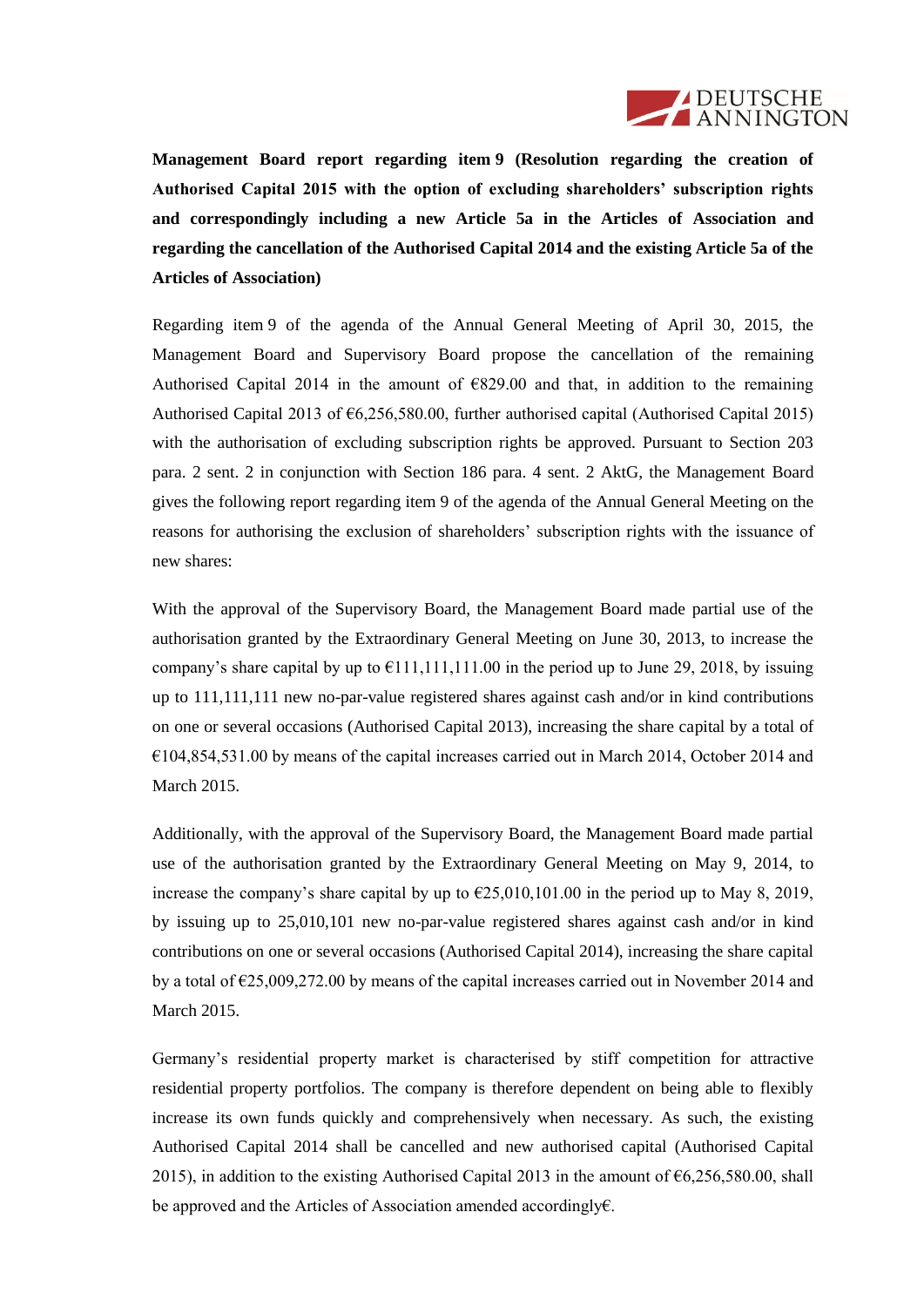The new authorised capital (Authorised Capital 2015) proposed in item 9a) of the agenda of the Annual General Meeting of April 30, 2015, is designed to enable the Management Board, with the approval of the Supervisory Board, to increase the company's share capital by up to  $E$ 170,796,534.00 in the period up to April 29, 2020, by issuing up to 170,796,534 new no-parvalue registered shares against cash and/or in kind contributions on one or several occasions. The volume of the new Authorised Capital 2015 is therefore approximately 48.2% of the company's current share capital. Together with the partially unused Authorised Capital 2013 and in accordance with the legally stipulated maximum amount permissible, the authorised capital at the Management Board's disposal would therefore equates to 50% of the company's current share capital.

The purpose of the Authorised Capital 2015 is to enable the company to continue to raise the capital required for the further development of the company at short notice by issuing new shares and to give it the flexibility to benefit from a favourable market environment at short notice in order to cover its future financing requirements. As the decisions regarding covering future capital requirements generally need to be made at short notice, it is important that the company is not dependent on the rhythm of the annual general meetings or on the long notification period for convening an extraordinary general meeting. The legislator has accommodated these circumstances with the instrument of "authorised capital".

If the Authorised Capital 2015 is used to issue new shares against cash contributions, the shareholders are afforded subscription rights (Section 203 para. 1 and 2 in conjunction with Section 186 para. 1 AktG), with an indirect subscription right within the meaning of Section 186 para. 5 AktG being sufficient. The issuance of shares coupled with the granting of such an indirect subscription right is, by law, not to be classified as the exclusion of subscription rights as the shareholders are awarded the same subscription rights as with a direct subscription. For technical reasons, just one or more banks will be involved in the handling of this.

Nonetheless, with the approval of the Supervisory Board, the Management Board shall be authorised to exclude subscription rights under certain circumstances.

(i) With the approval of the Supervisory Board, the Management Board shall be authorised to exclude subscription rights for fractional amounts. The purpose of this subscription rights exclusion is to implement an issuance principally involving shareholder subscription rights, as it results in a technically feasible subscription ratio. The value of each shareholder's fractional amounts is generally low and as such their potential dilutive effect is also deemed to be low, whereas the cost of an issuance would be considerably higher without such an exclusion. The exclusion therefore makes the issue more practicable and easier to implement. New shares for which shareholders'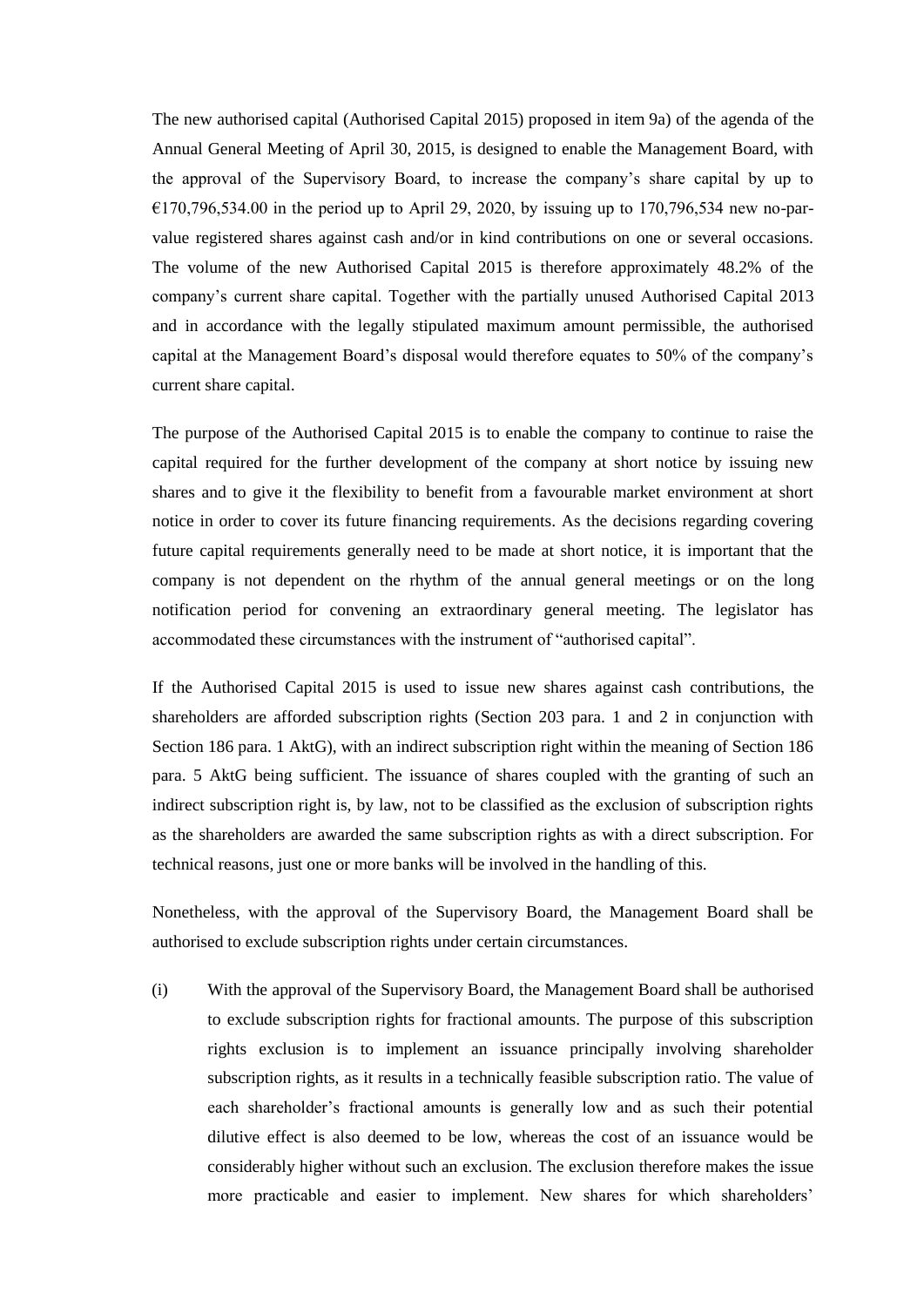subscription rights are excluded as they are fractional amounts are put to the best possible use for the company by being sold on the stock exchange or by other means. The Management Board and Supervisory Board consider the potential exclusion of subscription rights for these reasons to be objectively justified and also appropriate when weighed against the interests of the shareholders.

- (ii) Furthermore, the Management Board shall be authorised, with the approval of the Supervisory Board, to exclude subscription rights insofar as is necessary to grant the holders/creditors of convertible bonds, warrant bonds, profit participation rights and/or participating bonds (or combinations thereof) (hereinafter collectively **"bonds"**) subscription rights to new shares. The issue conditions of bonds with conversion or option rights or obligations regularly include an anti-dilution provision that grants the holders/creditors subscription rights to new shares issued in subsequent share issuances and on the basis of other specific measures. They are thus treated as if they were already shareholders. For bonds to feature such an anti-dilution measure, shareholders' subscription rights for these shares have to be excluded. This serves to implement the issuance of the bonds and is therefore in the interests of the shareholders regarding an optimum financial structure for the company. Further, the exclusion of subscription rights for the holders/creditors of bonds has the advantage that, in the event that the authorisation is exercised, the option or conversion price does not have to be reduced for the holders/creditors of existing bonds in accordance with the corresponding bond conditions. This allows for a great inflow of funds and is therefore in the interests of the company and its shareholders.
- (iii) Subscription rights may additionally be excluded in the case of cash capital increases provided that the shares are issued at a price that does not significantly undercut the stock market price and such a capital increase does not exceed 10% of the share capital (simplified exclusion of subscription rights pursuant to Section 186 para. 3 sent. 4 AktG).

The authorisation enables the company to react flexibly to favourable capital market situations and to issue new shares very quickly, i.e. without meeting the requirement of a two week subscription offer period. The exclusion of subscription rights enables the Company to act quickly and to place shares close to the stock market price, i.e. without the general discount required in connection with subscription right issuances. This creates the parameters for achieving the highest possible disposal amount and for the greatest possible strengthening of the company's equity. The authorisation of the simplified exclusion of subscription rights is objectively justified not only by the fact that a greater cash inflow can often be achieved as a result.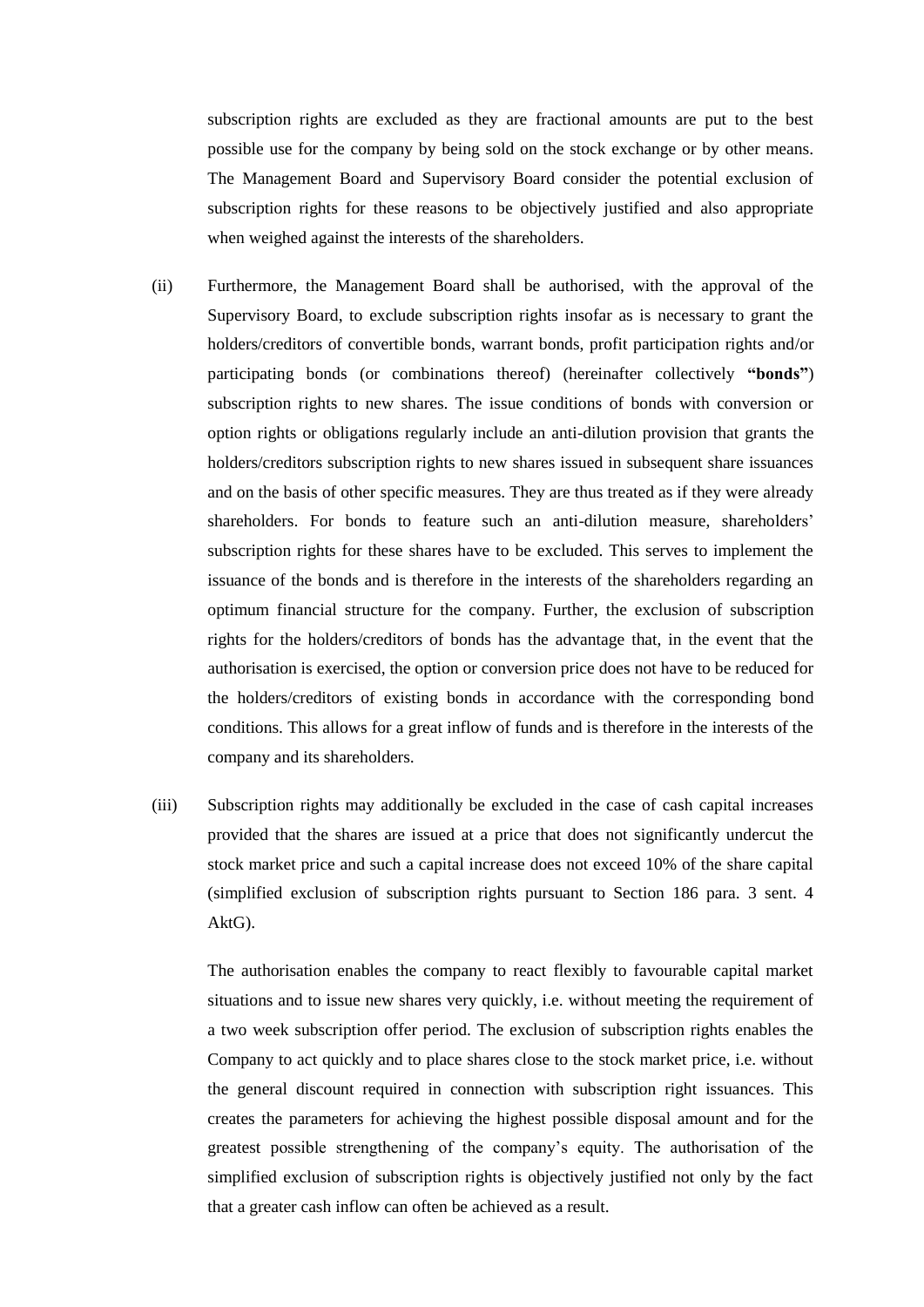Such a capital increase must not exceed 10% of the share capital in existence neither at the time the authorisation becomes effective nor at the time it will be exercised. The resolution proposal also provides for a deduction clause. The company's treasury shares that are sold during the term of this authorisation subject to the exclusion of shareholders' subscription rights pursuant to Section 71 para. 1 no. 8 sent. 5 half-sent. 2 in conjunction with Section 186 para. 3 sent. 4 AktG are to be included in the maximum of 10% of the share capital to which this subscription rights exclusion applies. Any shares already issued or to be issued to satisfy bonds with conversion or option rights or obligations are also to be included in this 10% cap on the share capital, insofar as these bonds were issued during the term of this authorisation subject to the exclusion of subscription rights pursuant to Section 186 para. 3 sent. 4 AktG. Shares issued against cash contributions during the term of this authorisation pursuant to Section 186 para. 3 sent. 4 AktG on the basis of other corporate action and subject to the exclusion of shareholders' subscription rights are likewise to be included in the 10% cap on the share capital.

The simplified exclusion of subscription rights is conditional to the issue price for the new shares not being significantly below the stock market price. Subject to specific circumstances in individual cases, any reduction compared with the current stock market price or a volume-weighted stock market price over an appropriate number of trading days prior to the definitive determination of the issue price may not exceed approximately 5% of the stock market price in question. This takes into account the shareholders' need for protection from a dilution of the value of their investments. Determining an issue price close to the stock market price ensures that the value of subscription rights for the new shares would, in practical terms, be very low. The shareholders have the opportunity to maintain their relative investments by effecting additional stock market purchases.

(iv) Subscription rights may also be excluded in the event of capital increases against contributions in kind. The company should remain able to buy in particular – but not only – companies, parts of companies, shareholdings in companies and other assets (including receivables), properties and property portfolios relating to an intended acquisition or to respond to offers of acquisitions or mergers in order to strengthen its competitiveness and to boost its profitability and its enterprise value. The exclusion of subscription rights should also serve to satisfy convertible bonds and/or warrant bonds or combinations thereof issued against contributions in kind. Practice has shown that shareholders in attractive acquisition properties are to some extent very interested in acquiring the company's (voting) shares as a consideration, for example in order to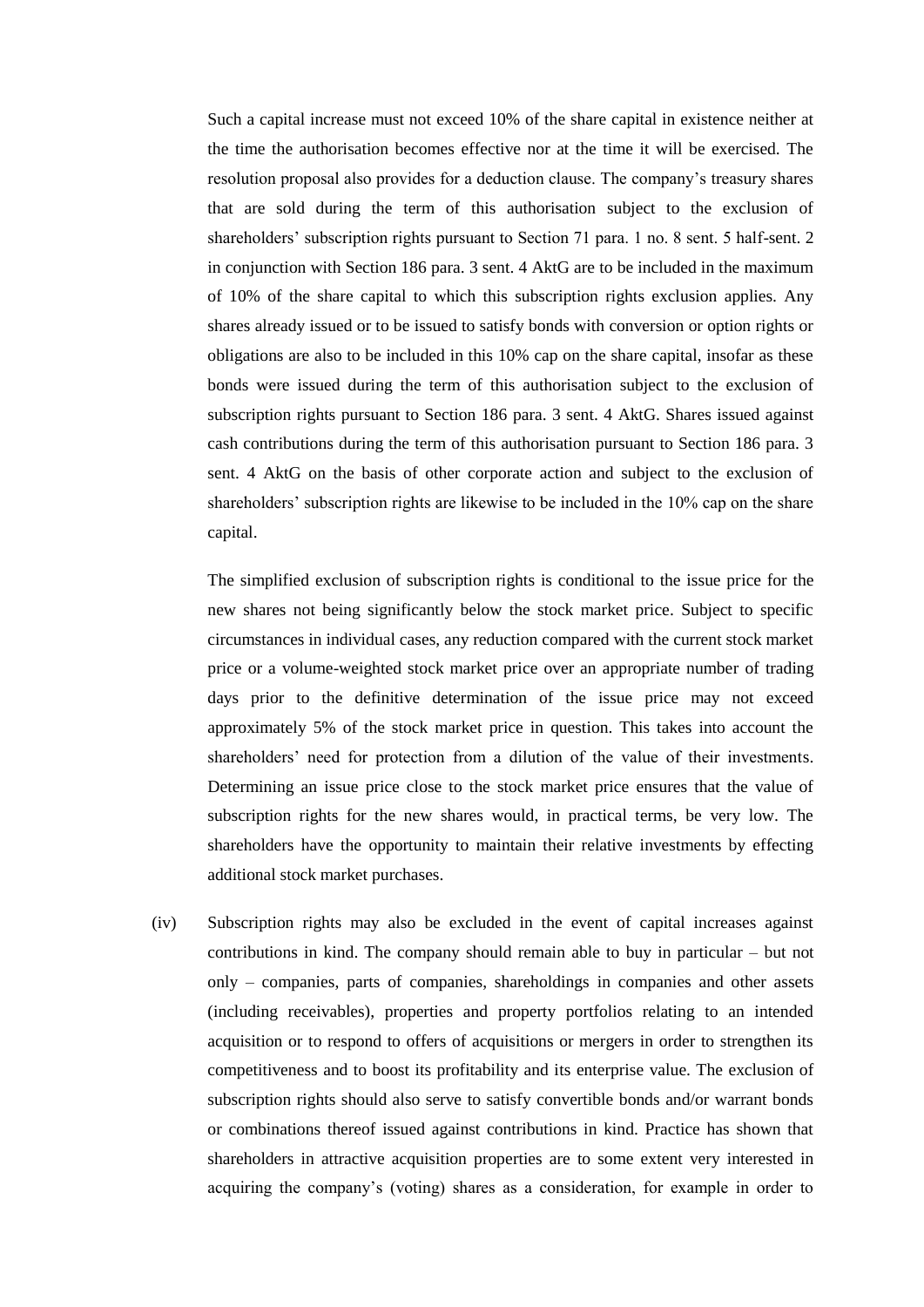maintain a certain degree of influence over the contribution in kind. From the point of view of an optimum financing structure, another argument in favour of offering a consideration not only as cash payments, but also or exclusively in the form of shares is that, based on the degree to which new shares can be used as an acquisition currency, the company's liquidity is protected, borrowing is avoided and the buyer(s) participate in future price development opportunities. This improves the company's competitive position in the event of acquisitions.

The option of using company shares as an acquisition currency gives the company the necessary scope to exploit such acquisition opportunities quickly and flexibly and enables it to acquire even large units in exchange for the granting of shares. Under certain circumstances, it should also be possible to acquire commodities (in particular property portfolios or shares in property companies) in exchange for shares. In both instances, shareholders' subscription rights must be excluded. As such acquisitions frequently have to happen at short notice, it is important that they are not, as a rule, subject to the approval of the Annual General Meeting, which only convenes once a year. Authorised capital is needed which the Management Board can avail itself of quickly with the approval of the Supervisory Board.

The same applies to satisfying conversion and option rights or obligations relating to bonds likewise issued for the purpose of acquiring companies, parts of companies, shareholdings in companies and other assets and subject to the exclusion of shareholders' subscription rights on the basis of the authorisation granted pursuant to item 10 of the agenda of the Annual General Meeting on April 30, 2015. The shares are issued against contributions in kind, either in the form of the bond being contributed or in the form of consideration in kind relating to the bond. This leads to an increase in the company's flexibility while satisfying the conversion or option rights or obligations. Offering bonds in lieu of or in addition to granting shares or cash payments can represent an attractive alternative that increases the company's competitive chances in acquisitions due to their additional flexibility. The shareholders are protected by the subscription rights to which they are entitled when bonds with conversion or option rights or obligations are issued.

The instances in which subscription rights for bonds with conversion rights and obligations may be excluded are outlined in the report relating to item 10 of the agenda of the Annual General Meeting on April 30, 2015. If the opportunity presents itself to merge with other companies or to acquire companies, parts of companies, shareholdings in companies or other assets, the Management Board shall, in each case, carefully consider whether it should exercise its authority to effect a capital increase by granting